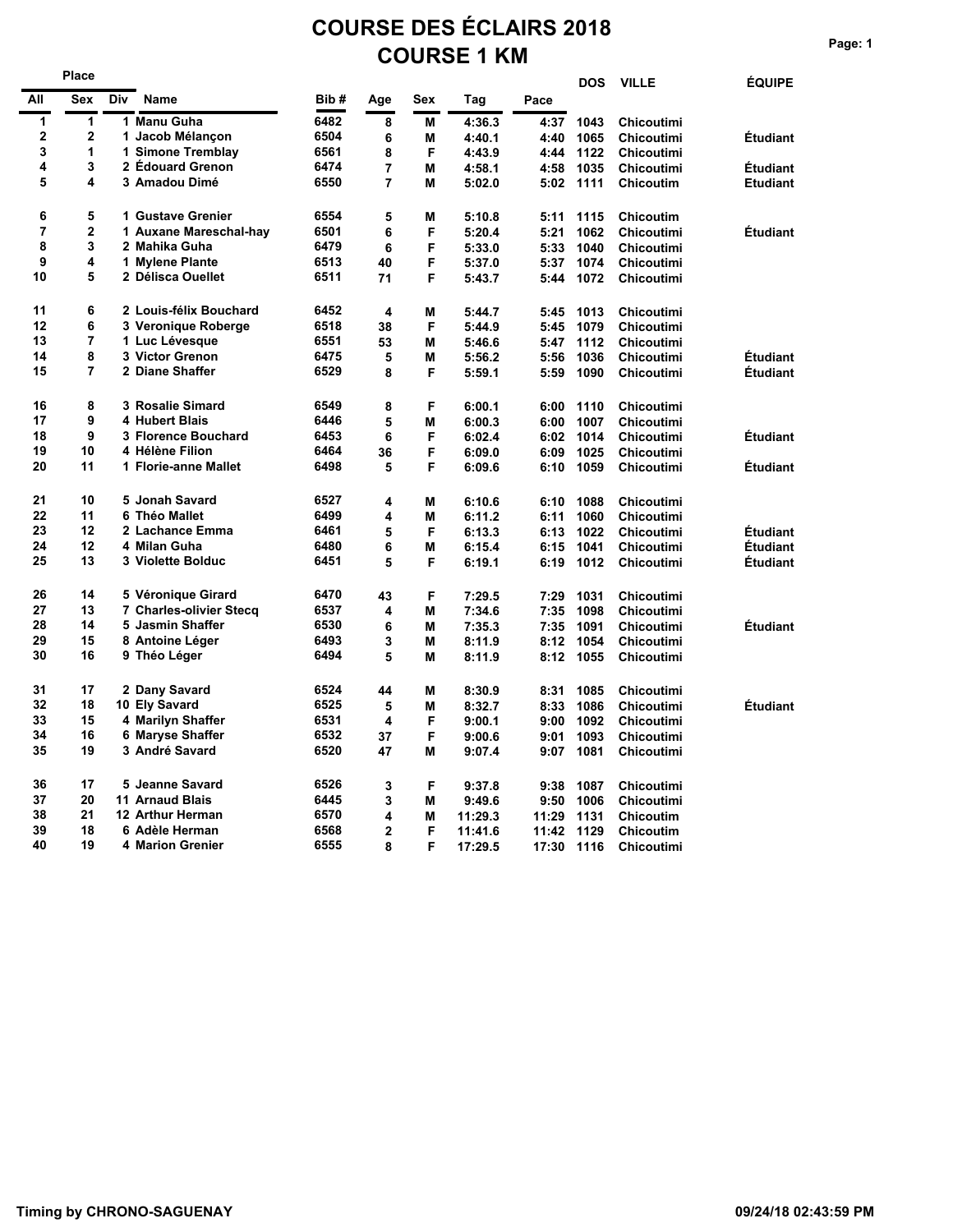# **COURSE DES ÉCLAIRS 2018 COURSE 2,5 KM**

|             | Place       |     |                            |      |         |        |                    |              | <b>DOS</b>   | <b>VILLE</b>                   | <b>ÉQUIPE</b>   |
|-------------|-------------|-----|----------------------------|------|---------|--------|--------------------|--------------|--------------|--------------------------------|-----------------|
| All         | <b>Sex</b>  | Div | <b>Name</b>                | Bib# | Age     | Sex    | Tag                | Pace         |              |                                |                 |
| 1           | 1           |     | 1 Xavier St-onge           | 6542 | 11      | M      | 8:40.6             | 3:28         | 1103         | <b>Chicoutimi</b>              | Étudiant        |
| $\mathbf 2$ | $\mathbf 2$ |     | 1 Emrick Simard            | 6533 | 9       | M      | 10:41.6            | 4:17         | 1094         | Chicoutimi                     | <b>Étudiant</b> |
| 3           | 3           |     | 2 Thomas Mélançon          | 6505 | 8       | M      | 10:48.5            | 4:19         | 1066         | <b>Chicoutimi</b>              | <b>Étudiant</b> |
| 4           | 4           |     | 2 Léonard Tremblay         | 6560 | 10      | M      | 10:52.0            | 4:21         | 1121         | <b>Chicoutim</b>               |                 |
| 5           | 1           |     | 1 Ann Katryna Savard       | 6522 | 14      | F      | 11:00.1            | 4:24         | 1083         | Chicoutimi                     |                 |
| 6           | 2           |     | 2 Angélyna Savard          | 6521 | 12      | F      | 11:07.1            | 4:27         | 1082         | Chicoutimi                     |                 |
| 7           | 5           |     | 3 Raphaël St-onge          | 6541 | 8       | M      | 11:19.7            | 4:32         | 1102         | Chicoutimi                     | <b>Étudiant</b> |
| 8           | 6           |     | 1 Francois St-onge         | 6540 | 45      | M      | 11:19.9            | 4:32         | 1101         | Saguenay                       |                 |
| 9           | 3           |     | 1 Sophie Breton            | 6456 | 9       | F      | 12:02.0            | 4:49         | 1017         | Chicoutimi                     | <b>Étudiant</b> |
| 10          | 7           |     | 4 Lachance Benjamin        | 6442 | 9       | M      | 12:13.7            | 4:53         | 1003         | <b>Chicoutimi</b>              | <b>Étudiant</b> |
| 11          | 4           |     | 3 Adèle Émond              | 6462 | 12      | F      | 12:20.9            | 4:56         | 1023         | <b>Chicoutimi</b>              |                 |
| 12          | 8           |     | 5 Philippe Loiselle        | 6497 | 9       | M      | 12:40.0            | 5:04         | 1058         | <b>Chicoutimi</b>              |                 |
| 13          | 5           |     | 2 Anouka Savard            | 6523 | 8       | F      | 12:41.0            | 5:04         | 1084         | <b>Chicoutimi</b>              | <b>Étudiant</b> |
| 14          | 9           |     | <b>6 Xavier Hallegatte</b> | 6484 | 9       | M      | 12:42.6            | 5:05         | 1045         | Chicoutimi                     | <b>Étudiant</b> |
| 15          | 6           |     | 3 Sofia-alejandra Gonzalez | 6473 | 9       | F      | 12:56.0            | 5:11         | 1034         | Chicoutimi                     | <b>Etudiant</b> |
| 16          | 10          |     | 3 Philippe Blackburn       | 6552 | 10      | M      | 12:59.1            | 5:12         | 1113         | <b>Chicoutim</b>               |                 |
| 17          | 7           |     | 1 Julia Lavoie-lamontagne  | 6492 | 11      | F      | 13:00.0            | 5:12         | 1053         | <b>Chicoutimi</b>              | <b>Étudiant</b> |
| 18          | 8           |     | 4 Rose Girard              | 6469 | 9       | F      | 13:09.3            | 5:16         | 1030         | <b>Chicoutimi</b>              | <b>Étudiant</b> |
| 19          | 9           |     | 5 Clara Moisan             | 6507 | 9       | F      | 13:11.5            | 5:17         | 1068         | Chicoutimi                     | <b>Etudiant</b> |
| 20          | 11          |     | 4 Yassine Sioud            | 6535 | 11      | M      | 13:16.9            | 5:19         | 1096         | Chicoutimi                     | <b>Etudiant</b> |
| 21          | 12          |     | 2 Sioud Aymen              | 6600 | 37      | M      | 13:17.0            | 5:19         | 6600         |                                |                 |
| 22          | 10          |     | 6 Léa Bergeron-vallières   | 6444 | 8       | F      | 13:58.3            | 5:36         | 1005         | <b>Chicoutimi</b>              | <b>Étudiant</b> |
| 23          | 11          |     | 7 Françoise Carrier        | 6459 | 9       | F      | 14:09.8            | 5:40         | 1020         | <b>Chicoutimi</b>              |                 |
| 24          | 12          |     | 2 Anjali Guha              | 6477 | 10      | F      | 14:11.6            | 5:41         | 1038         | Chicoutimi                     |                 |
| 25          | 13          |     | 1 Marie-claude Bélanger    | 6441 | 41      | F      | 14:23.4            | 5:45         | 1002         | <b>Chicoutimi</b>              |                 |
| 26          | 14          |     | 8 Jasmine Guha             | 6478 | 9       | F      | 14:24.4            | 5:45         | 1039         | <b>Chicoutimi</b>              | Étudiant        |
| 27          | 15          |     | 9 Marguerite Bolduc        | 6449 | 9       | F      | 14:30.7            | 5:48         | 1010         | <b>Chicoutimi</b>              | Étudiant        |
| 28          | 13          |     | 3 David Bolduc             | 6448 | 42      | M      | 14:39.4            | 5:52         | 1009         | <b>Chicoutimi</b>              |                 |
| 29          | 16          |     | 2 Mylène Plante            | 6514 | 40      | F      | 15:03.0            | 6:01         | 1075         | Chicoutimi                     |                 |
| 30          | 17          |     | 3 Catherine Lamontagne     | 6563 | 39      | F      | 16:17.8            | 6:31         | 1124         | <b>Chicoutimi</b>              |                 |
| 31          | 14          |     | 1 Antoine Moisan           | 6506 | 6       | M      | 16:17.8            | 6:31         | 1067         | Chicoutimi                     |                 |
| 32          | 18          |     | 4 Claudia Gauthier         | 6578 | 34      | F      | 16:19.0            | 6:31         | 1139         | <b>Chicoutim</b>               |                 |
| 33          | 15          |     | 4 Stephane Breton          | 6457 | 44      | M      | 16:22.6            | 6:33         | 1018         | <b>Chicoutimi</b>              |                 |
| 34          | 19          |     | 3 Oceane Ouellet           | 6512 | 11      | F      | 16:44.6            | 6:42         | 1073         | Chicoutimi                     | <b>Étudiant</b> |
| 35          | 20          |     | 5 Nancy Lavoie             | 6491 | 41      | F      | 17:30.4            | 7:00         | 1052         | <b>Chicoutimi</b>              |                 |
| 36          | 21          |     | 10 Michaëlle Tardif        | 6544 |         |        |                    |              |              |                                |                 |
| 37          | 16          |     | 5 Marc Blackburn           | 6574 | 9<br>52 | F<br>M | 17:31.8            | 7:01         | 1105         | <b>Chicoutimi</b>              |                 |
| 38          | 17          |     | 1 Léonard Tremblay         | 6546 | 4       | M      | 18:47.9<br>19:21.2 | 7:31         | 1135<br>1107 | <b>Chicoutim</b><br>Chicoutimi |                 |
| 39          | 22          |     | 11 Maelie Morin            | 6508 | 8       | F      | 21:47.2            | 7:44<br>8:43 | 1069         | Chicoutimi                     | Étudiant        |
| 40          | 23          |     | 6 Mireille Morin           | 6509 | 39      | F      | 21:49.8            | 8:44         | 1070         | <b>Chicoutimi</b>              |                 |
|             |             |     |                            |      |         |        |                    |              |              |                                |                 |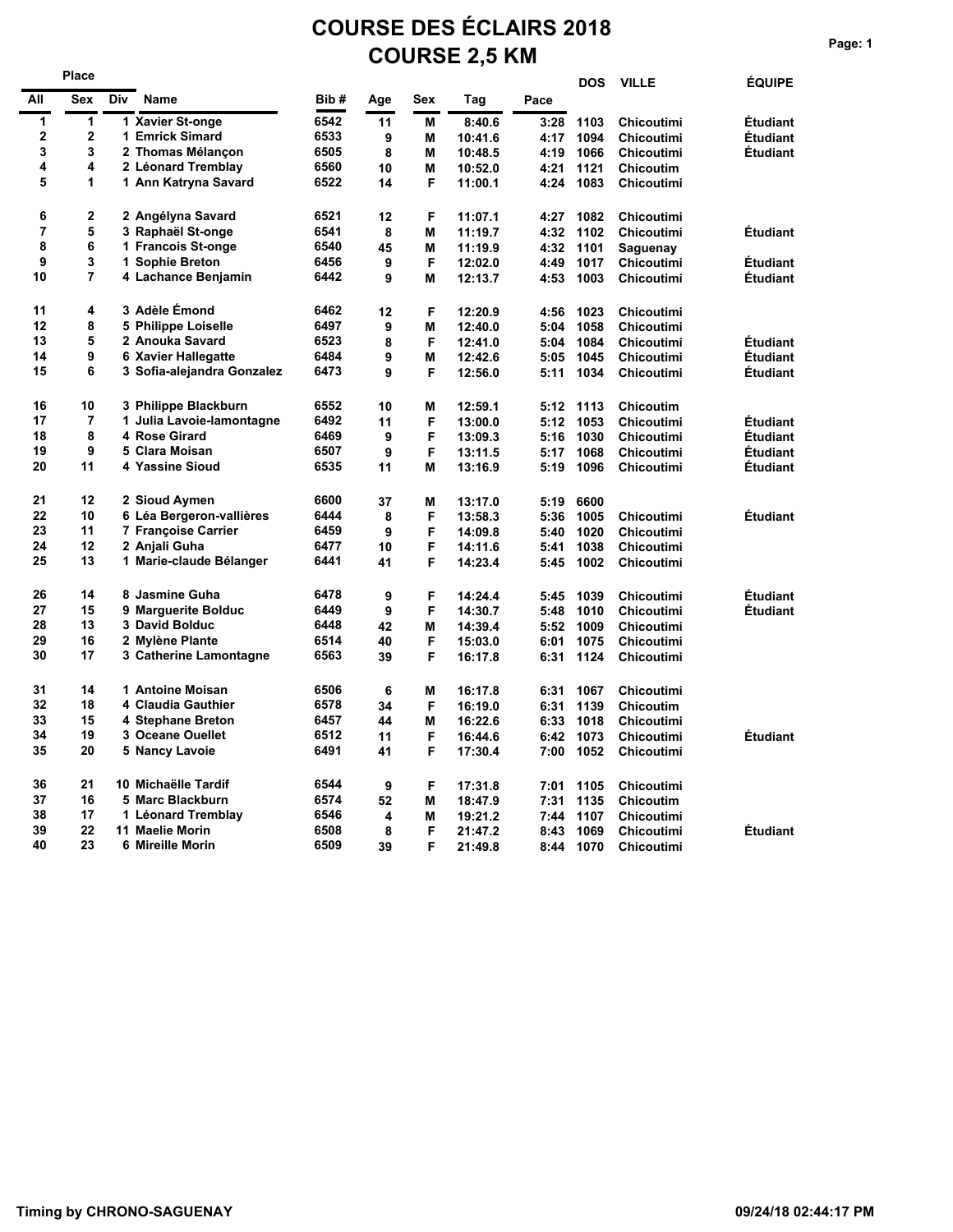# **COURSE DES ÉCLAIRS 2018 COURSE 5 KM** Page: 1

|                | Place                   |     |                              |      |     |     |         |      | <b>DOS</b> | <b>VILLE</b>      | <b>ÉQUIPE</b> |
|----------------|-------------------------|-----|------------------------------|------|-----|-----|---------|------|------------|-------------------|---------------|
| All            | <b>Sex</b>              | Div | Name                         | Bib# | Age | Sex | Tag     | Pace |            |                   |               |
| 1              | 1                       |     | 1 Hugo Tremblay-pednault     | 6565 | 25  | M   | 18:25.3 | 3:41 | 1126       | <b>Chicoutimi</b> |               |
| 2              | 2                       |     | 1 Maxime Mareschal-hay       | 6502 | 16  | М   | 21:21.7 | 4:17 | 1063       | <b>Chicoutimi</b> |               |
| 3              | 3                       |     | 2 Francis Mallet             | 6500 | 38  | М   | 21:26.7 | 4:17 | 1061       | <b>Chicoutimi</b> |               |
| 4              | 4                       |     | 1 Eloi Grenier               | 6556 | 11  | M   | 21:36.8 | 4:19 | 1117       | <b>Chicoutim</b>  |               |
| 5              | 5                       |     | 3 Pascal-denys Grenier       | 6559 | 40  | М   | 21:47.0 | 4:22 | 1120       | <b>Chicoutimi</b> |               |
| 6              | 6                       |     | 4 Samuel Lamarre             | 6488 | 31  | M   | 22:23.3 | 4:28 | 1049       | <b>Chicoutimi</b> |               |
| $\overline{7}$ | 1                       |     | 1 Annick Gagné               | 6579 | 44  | F   | 22:34.3 | 4:31 | 1140       | <b>Chicoutimi</b> |               |
| 8              | 7                       |     | 2 Félix Mareschal-hay        | 6562 | 11  | М   | 23:16.2 | 4:39 | 1123       | <b>Chicoutim</b>  |               |
| 9              | 8                       |     | <b>5 Yannick Rouillard</b>   | 6519 | 21  | M   | 24:21.2 | 4:52 | 1080       | <b>Chicoutimi</b> |               |
| 10             | 9                       |     | 6 Damien Hallegatte          | 6483 | 43  | M   | 24:25.4 | 4:53 | 1044       | <b>Chicoutimi</b> |               |
| 11             | 10                      |     | <b>7 Nicolas Lachance</b>    | 6485 | 36  | M   | 24:35.5 | 4:55 | 1046       | <b>Chicoutimi</b> |               |
| 12             | 11                      |     | 3 Félix Ducket               | 6572 | 10  | M   | 24:36.2 | 4:55 | 1133       | <b>Chicoutim</b>  |               |
| 13             | $\mathbf 2$             |     | 1 Mila Boivin                | 6575 | 10  | F   | 25:30.7 | 5:06 | 1136       | Chicoutimi        |               |
| 14             | 12                      |     | 8 Michel Boivin              | 6576 | 51  | М   | 26:11.1 | 5:14 | 1137       | <b>Chicoutim</b>  |               |
| 15             | 13                      |     | 2 Xavier Mareschal-hay       | 6503 | 14  | M   | 26:21.6 | 5:16 | 1064       | <b>Chicoutimi</b> |               |
| 16             | 3                       |     | 2 Corrine Dion               | 6571 | 45  | F   | 26:26.2 | 5:18 | 1132       | <b>Chicoutimi</b> |               |
| 17             | $\overline{\mathbf{4}}$ |     | <b>3 Catherine Fillion</b>   | 6465 | 40  | F   | 26:27.2 | 5:18 | 1026       | <b>Chicoutimi</b> |               |
| 18             | 14                      |     | <b>3 Laurent Sirois</b>      | 6536 | 12  | М   | 26:39.9 | 5:20 | 1097       | Chicoutimi        |               |
| 19             | 15                      |     | 4 Jacob Bergeron-vallières   | 6443 | 11  | M   | 26:39.9 | 5:20 | 1004       | Chicoutimi        | Etudiant      |
| 20             | 16                      |     | 5 Felix Gonzalez             | 6472 | 11  | M   | 27:18.1 | 5:27 | 1033       | <b>Chicoutimi</b> | Étudiant      |
| 21             | 17                      |     | 1 Thomas Verville            | 6580 | 8   | M   | 27:59.9 | 5:36 | 1141       | <b>Chicoutim</b>  |               |
| 22             | 18                      |     | 6 Eric Loiselle              | 6495 | 11  | M   | 29:24.4 | 5:53 | 1056       | <b>Chicoutimi</b> |               |
| 23             | 19                      |     | 9 Jean-benoît Bouchard       | 6558 | 37  | М   | 29:36.9 | 5:55 | 1119       | <b>Chicoutim</b>  |               |
| 24             | 5                       |     | 4 Marie-christine Bolduc     | 6450 | 30  | F   | 30:10.6 | 6:02 | 1011       | <b>Chicoutimi</b> |               |
| 25             | 6                       |     | 5 Julie Tremblay             | 6577 | 44  | F   | 32:11.2 | 6:27 | 1138       | <b>Chicoutimi</b> |               |
| 26             | 7                       |     | 6 Janique Arsenault          | 6440 | 53  | F   | 32:52.5 | 6:35 | 1001       | <b>Chicoutimi</b> |               |
| 27             | 8                       |     | <b>7 Nathalie Gaudreault</b> | 6466 | 50  | F   | 33:50.3 | 6:46 | 1027       | <b>Chicoutimi</b> |               |
| 28             | 9                       |     | 8 Diane Brisson              | 6458 | 48  | F   | 33:50.8 | 6:46 | 1019       | <b>Chicoutimi</b> |               |
| 29             | 10                      |     | 9 Karine Nepton              | 6510 | 38  | F   | 34:06.7 | 6:50 | 1071       | La Baie           |               |
| 30             | 11                      |     | <b>10 Lucie Lalancette</b>   | 6487 | 55  | F   | 34:52.2 | 6:58 | 1048       | <b>Chicoutimi</b> |               |
| 31             | 12                      |     | 11 Claudya Girard            | 6467 | 30  | F   | 39:18.6 |      | 7:52 1028  | Chambord          |               |

**ÉQUIPE** 

Étudiant<br>Étudiant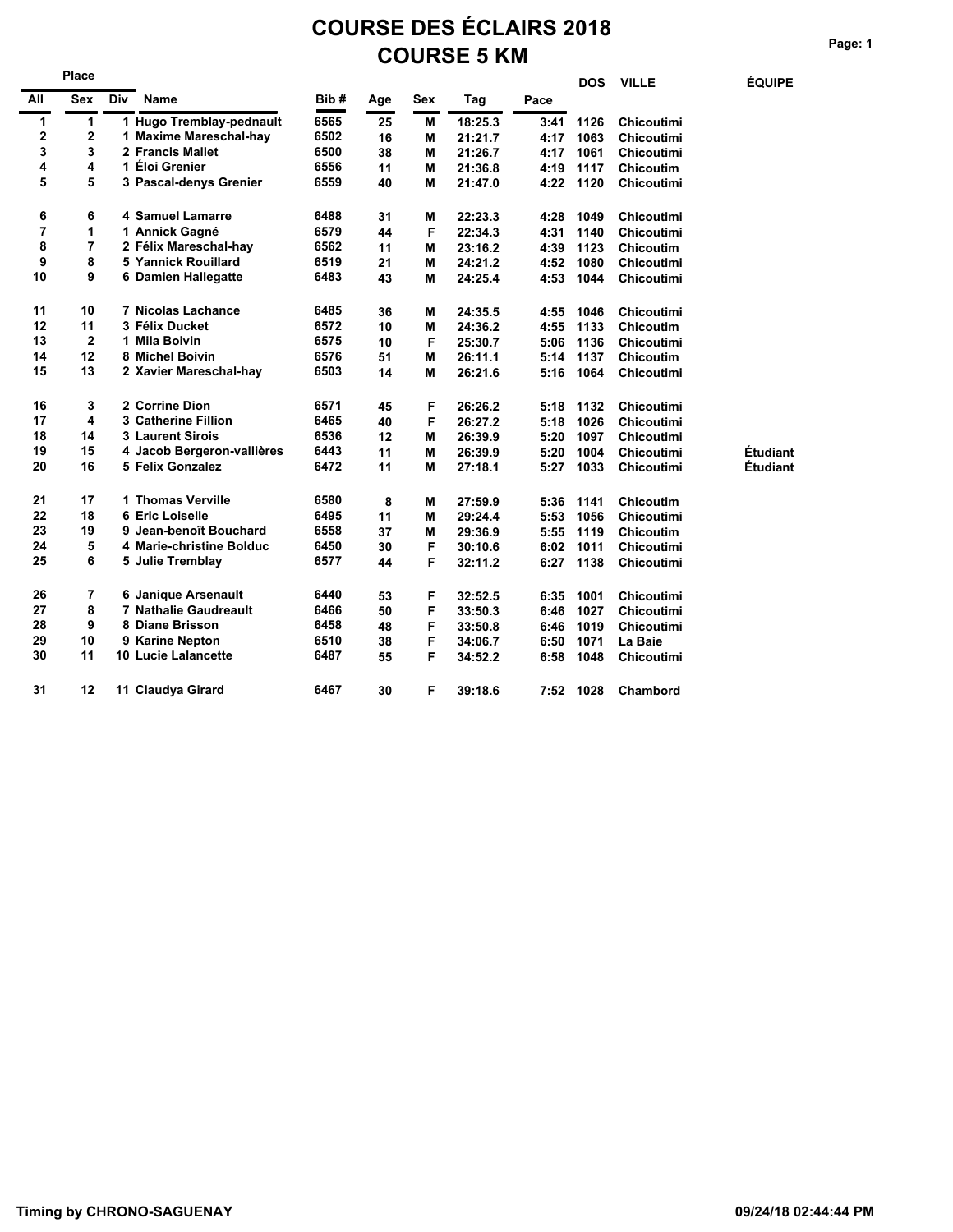## **COURSE DES ÉCLAIRS 2018 COURSE 10 KM** Page: 1

 **DOS VILLE ÉQUIPE**

|     | Place          |     |                          |      |     |            |           |      | <b>DOS</b> | <b>VILLE</b> |
|-----|----------------|-----|--------------------------|------|-----|------------|-----------|------|------------|--------------|
| All | <b>Sex</b>     | Div | <b>Name</b>              | Bib# | Age | <b>Sex</b> | Tag       | Pace |            |              |
| 1   | 1              |     | 1 Luc Savard             | 6528 | 36  | М          | 36:14.4   | 3:37 | 1089       | Chicoutimi   |
| 2   | 2              |     | 2 Mcmullen Dave          | 6460 | 41  | М          | 37:54.9   | 3:47 | 1021       | Chicoutimi   |
| 3   | 3              |     | 3 Xavier Grenon          | 6476 | 39  | М          | 38:47.3   | 3:53 | 1037       | Chicoutimi   |
| 4   | 4              |     | 4 Yvon Girard            | 6471 | 59  | М          | 38:51.4   | 3:53 | 1032       | Chicoutimi   |
| 5   | 5              |     | 5 Hervé Stecq            | 6539 | 40  | М          | 46:31.8   | 4:39 | 1100       | Chicoutimi   |
| 6   | 6              |     | 6 Pierre-luc Blais       | 6564 | 37  | М          | 46:38.9   | 4:40 | 1125       | Chicoutim    |
| 7   | 7              |     | 7 Antoine Herman-lemlin  | 6569 | 37  | м          | 46:39.0   | 4:40 | 1130       | Chicoutimi   |
| 8   | 8              |     | 8 Etienne Loiselle       | 6496 | 39  | М          | 53:35.2   | 5:21 | 1057       | Chicoutimi   |
| 9   | 9              |     | 9 Steve Lévesque         | 6553 | 46  | М          | 58:48.9   | 5:53 | 1114       | Chicoutimi   |
| 10  | 1              |     | 1 Marine Emond           | 6463 | 14  | F          | 1:05:00.6 | 6:30 | 1024       | Chicoutimi   |
| 11  | $\overline{2}$ |     | <b>Emilie Petitclerc</b> | 6557 | 40  | F          | 1:05:37.2 | 6:34 | 1118       | Chicoutimi   |